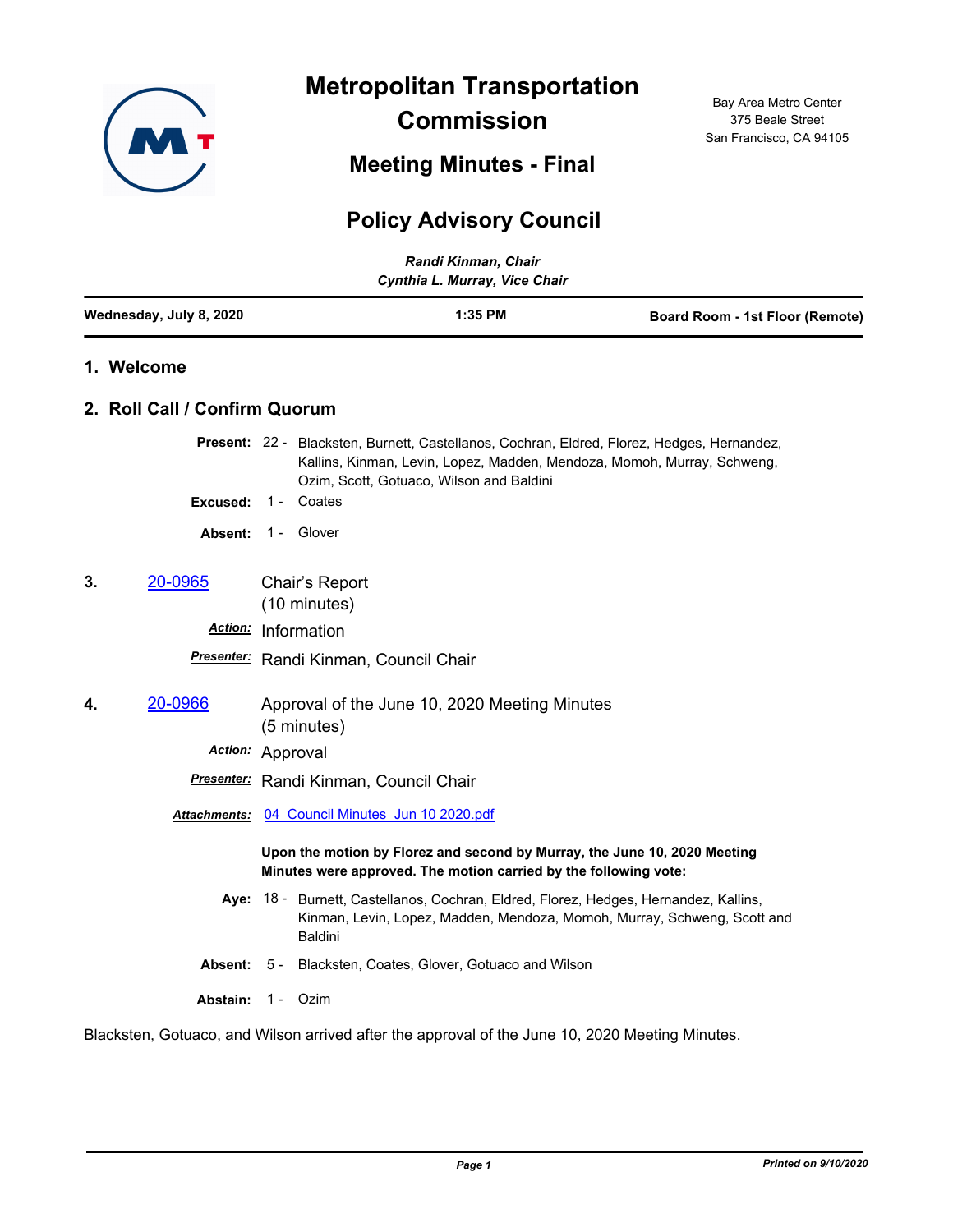### **5. Public Comments / Other Business**

Aleta Dupree was called to speak.

**6.** [20-0956](http://mtc.legistar.com/gateway.aspx?m=l&id=/matter.aspx?key=20820) Plan Bay Area 2050 Draft Blueprint: Key Findings (45 minutes)

> Presentation on the findings from the Draft Blueprint analysis, highlighting successes and shortcomings in advance of stakeholder workshops later this month.

*Action:* Information

*Presenter:* Dave Vautin

*Attachments:* [06\\_PBA2050-Draft Blueprint-Key Findings.pdf](http://mtc.legistar.com/gateway.aspx?M=F&ID=ec3417b7-d0de-407a-b206-5f0d67095250.pdf)

**7.** [20-0958](http://mtc.legistar.com/gateway.aspx?m=l&id=/matter.aspx?key=20822) Plan Bay Area 2050 Final Blueprint: Key Decisions for the Transportation Element (45 minutes)

> Recommendations on specific regional discretionary funding levels for the Transportation Element of the Plan Bay Area 2050 Final Blueprint, in advance of broader strategy refinements in September 2020 following robust public engagement.

*Action:* Information

**Presenter:** Adam Noelting and Raleigh McCoy

*Attachments:* [07\\_PBA2050-Key Transpor Ele.pdf](http://mtc.legistar.com/gateway.aspx?M=F&ID=dac9b74a-60e3-400c-8bed-f5cf1d4f8798.pdf)

**8.** [20-0967](http://mtc.legistar.com/gateway.aspx?m=l&id=/matter.aspx?key=20831) Staff Liaison Report (5 minutes)

Relevant MTC policy decisions and other activities.

*Action:* Information

*Presenter:* Marti Paschal, Staff Liaison

**Attachments: 08 Staff Liaison Report July 2020.pdf** 

08i MTC Policy Advisory Council Responses to Policy Advisory Council questions (at July meeting + emails afterward).pdf